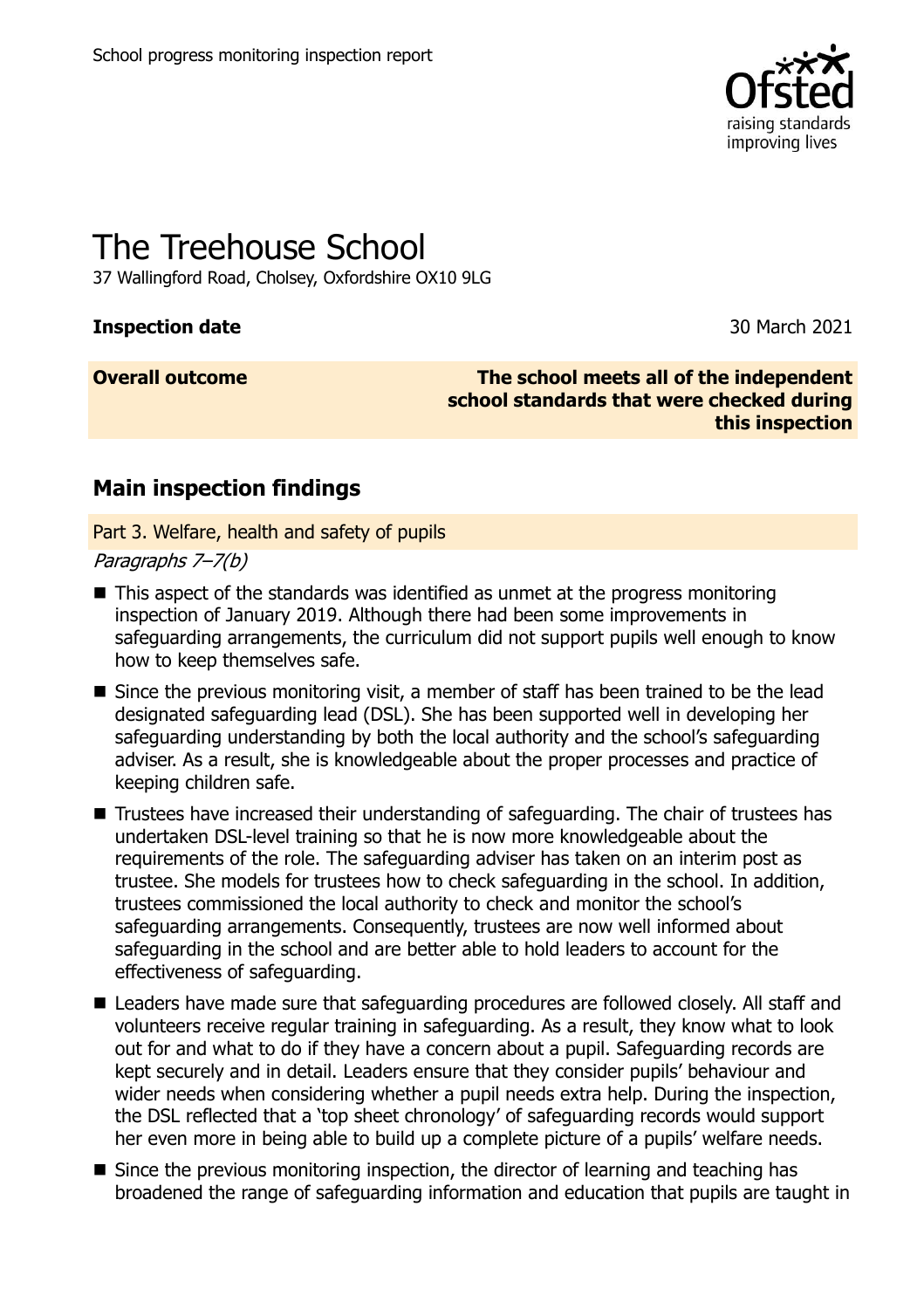

the curriculum. During the pandemic, pupils used computers as part of their learning much more than they would have normally. Because of this, leaders prioritised making sure that pupils understood the protocols for keeping safe online. In addition, all pupils are taught to tell a trusted adult if something makes them feel uncomfortable, and they learn about the difference between 'good' and 'bad' secrets. Older pupils are helped to understand how to stay safe when using social media. As part of their preparation for the new government requirements to teach about relationships, leaders are considering how best to teach the 'being safe' section of this statutory guidance.

#### Paragraphs 16–16(b)

- This aspect of the standards was not met at the last progress monitoring inspection because leaders did not fully consider the potential risks associated with pupils' medical or behavioural needs when planning for trips and visits.
- After the last inspection, leaders altered their risk assessment policy and proformas. Prompts now ensure that leaders consider pupils' wider needs in their planning. In doing so, they make sure that provision is made to reduce potential risks.
- Pupils are also educated in the risks associated with the local area. For example, they know about how to check that driveways are safe to cross and how to cross the road safely when learning in the community.
- All of the standards in this part are now met.

#### Part 8. Quality of leadership in and management of schools

#### Paragraph 34(1)–34(1)(c)

- This part was not met at the last progress monitoring inspection because, despite improvements, leaders had not ensured that all of the independent school standards were met. There was not enough evidence at the time that improvements would be sustained.
- At the time of the last inspection, the headteacher had responsibility for running all aspects of the school. Since then other staff have taken on leadership roles, so that there are now more people with leadership responsibilities. In particular, the previous headteacher now focuses purely on learning and teaching, there is a new lead DSL with overall responsibility for safeguarding, and a 'director' now oversees the rest of the school's work. This has increased the school's capacity to ensure that all of the independent school standards are met consistently well.
- At the time of the last inspection, the chair of trustees was relatively new. Since then, he has made sure that he increases his understanding of safeguarding and other aspects of the school's work. This means that he and other trustees are able to hold school leaders to account for their work more strategically. Trustees have received extra training in safeguarding. They draw on expert support and advice from the local authority and a safeguarding adviser. Through visits and discussions, they check regularly that the school is fulfilling its duty to safeguard pupils and to prioritise their well-being. Trustee meetings also focus on the strategic direction of the school, as well as what leaders are doing to provide pupils with an education.
- All of the standards in this part are now met.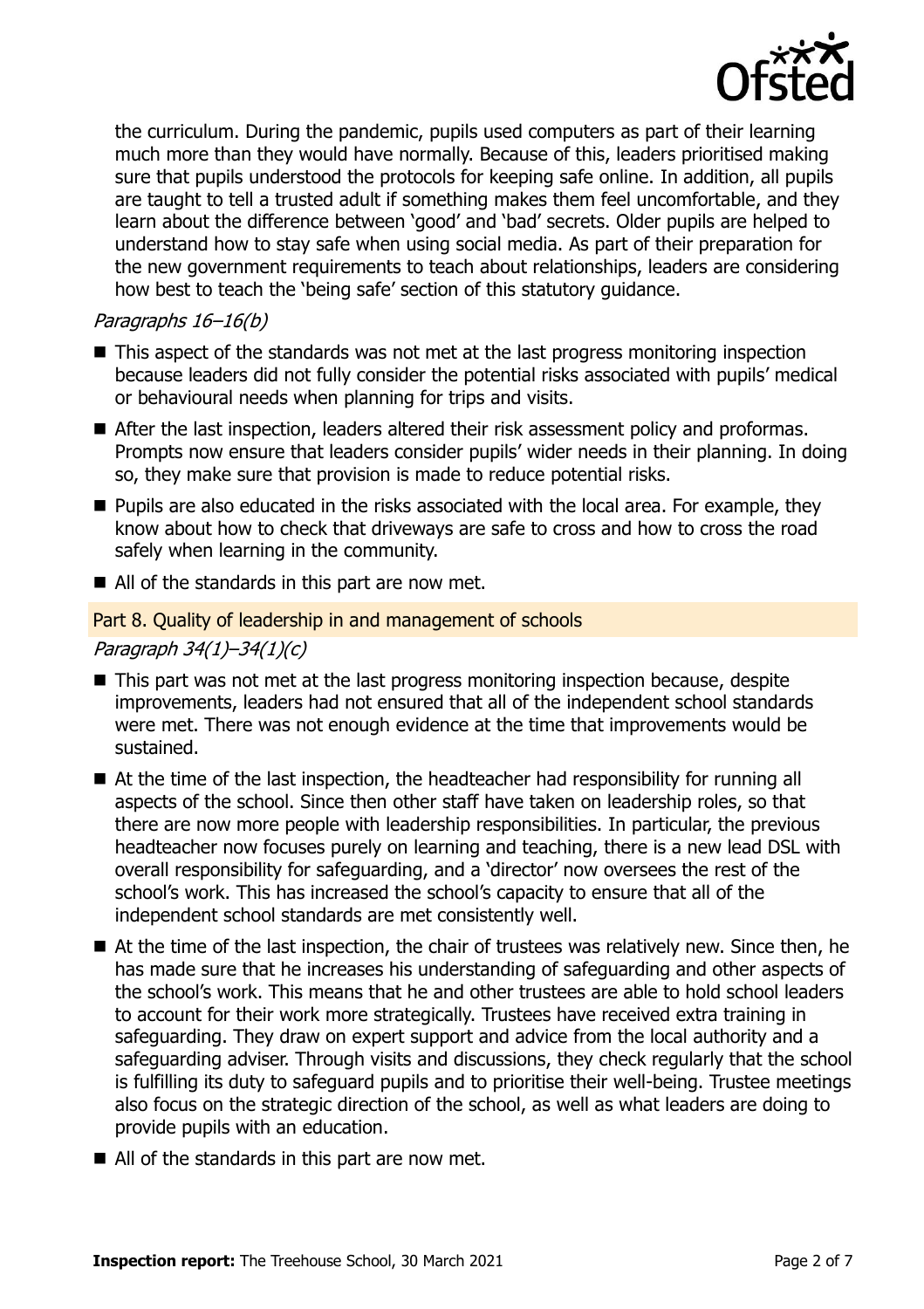

## **Compliance with regulatory requirements**

The school meets the requirements of the schedule to the Education (Independent School Standards) Regulations 2014 ('the independent school standards') and associated requirements that were checked during this inspection. This included the standards and requirements that the school was judged to not comply with at the previous inspection. Not all of the standards and associated requirements were checked during this inspection.

#### **The school now meets the following independent school standards**

#### **Part 3. Welfare, health and safety of pupils**

- 7 The standard in this paragraph is met if the proprietor ensures that–
	- 7(a) arrangements are made to safeguard and promote the welfare of pupils at the school; and
	- 7(b) such arrangements have regard to any guidance issued by the Secretary of State.
- 16 The standard in this paragraph is met if the proprietor ensures that–
	- 16(a) the welfare of pupils at the school is safeguarded and promoted by the drawing up and effective implementation of a written risk assessment policy; and
	- 16(b) appropriate action is taken to reduce risks that are identified.

#### **Part 8. Quality of leadership in and management of schools**

- $\blacksquare$  34(1) The standard about the quality of leadership and management is met if the proprietor ensures that persons with leadership and management responsibilities at the school–
	- 34(1)(a) demonstrate good skills and knowledge appropriate to their role so that the independent school standards are met consistently;
	- 34(1)(b) fulfil their responsibilities effectively so that the independent school standards are met consistently; and
	- $-$  34(1)(c) actively promote the well-being of pupils.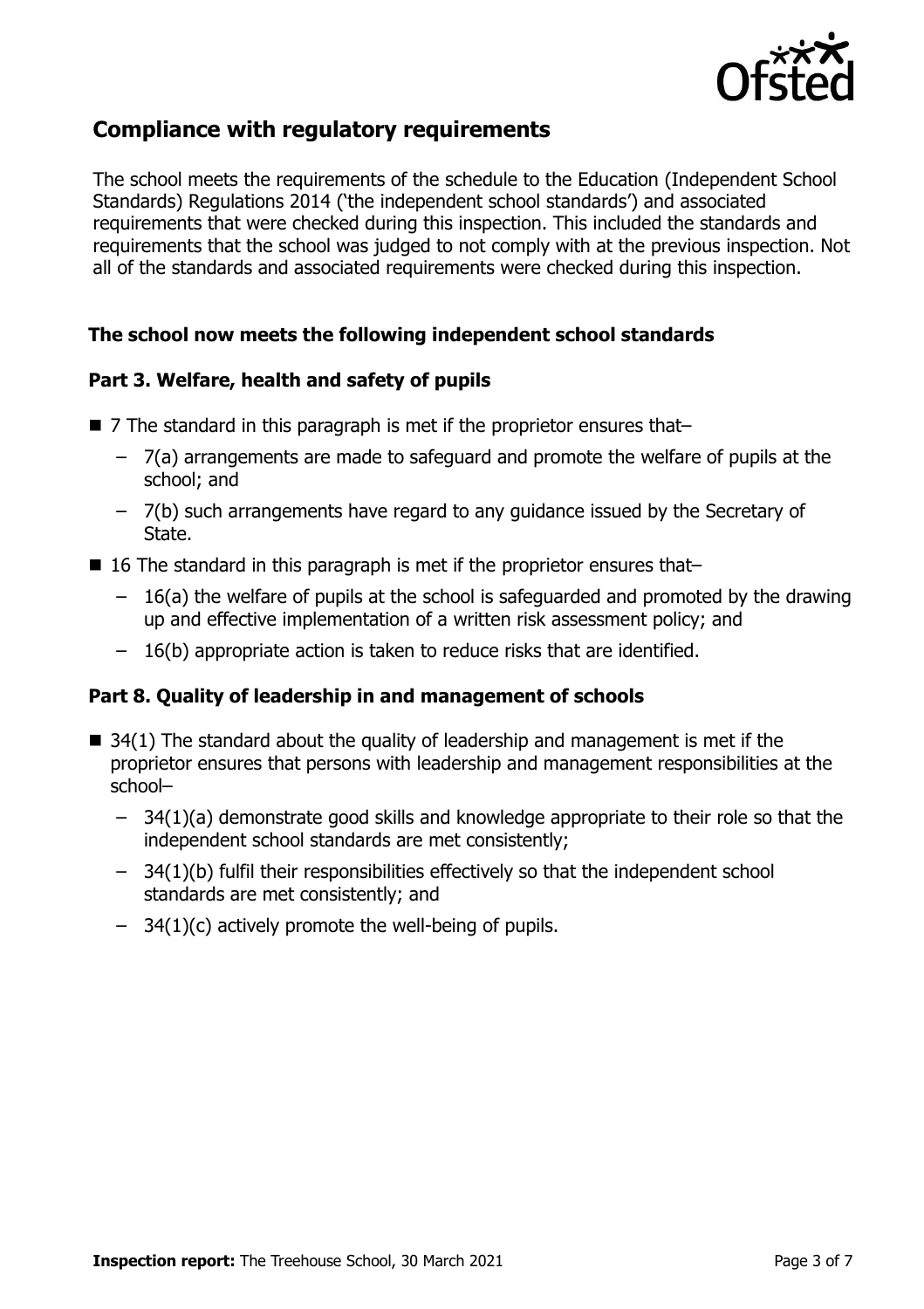

## **School details**

| Unique reference number  | 138873   |
|--------------------------|----------|
| DfE registration number  | 931/6011 |
| <b>Inspection number</b> | 10173689 |

This inspection was carried out under section 109(1) and (2) of the Education and Skills Act 2008, the purpose of which is to advise the Secretary of State for Education about the school's suitability for continued registration as an independent school.

| Type of school                        | Other independent school         |
|---------------------------------------|----------------------------------|
| <b>School status</b>                  | Independent school               |
| Age range of pupils                   | 5 to 11                          |
| Gender of pupils                      | Mixed                            |
| Number of pupils on the school roll   | 12                               |
| Proprietor                            | The Treehouse Trust              |
| Chair                                 | <b>Time Hirst</b>                |
| <b>Headteacher</b>                    | Andrea Turner                    |
| Telephone number                      | 01491 652 000                    |
| <b>Website</b>                        | www.thetreehouseschool.org.uk    |
| <b>Email address</b>                  | office@thetreehouseschool.org.uk |
| Dates of previous standard inspection | 14-16 May 2019                   |

### **Information about this school**

- The Treehouse School is a non-fee-paying primary school catering for up to 15 pupils aged 5 to 11.
- The school opened in 2012. This is the second progress monitoring inspection since the school was judged to be inadequate in May 2019. The first took place in January 2020, when it was judged that some of the independent school standards that were checked, remained unmet.
- Since the previous progress monitoring inspection, leadership roles have been reorganised among existing staff. There is no longer a formal 'headteacher' position. The previous headteacher is now the director of learning and teaching. She is supported by a deputy director of learning and teaching. These two adults provide the main teaching for the school. The overall school 'director' is in charge of all other aspects of the day-to-day running of the school. She is supported by a deputy director, who is also the new DSL.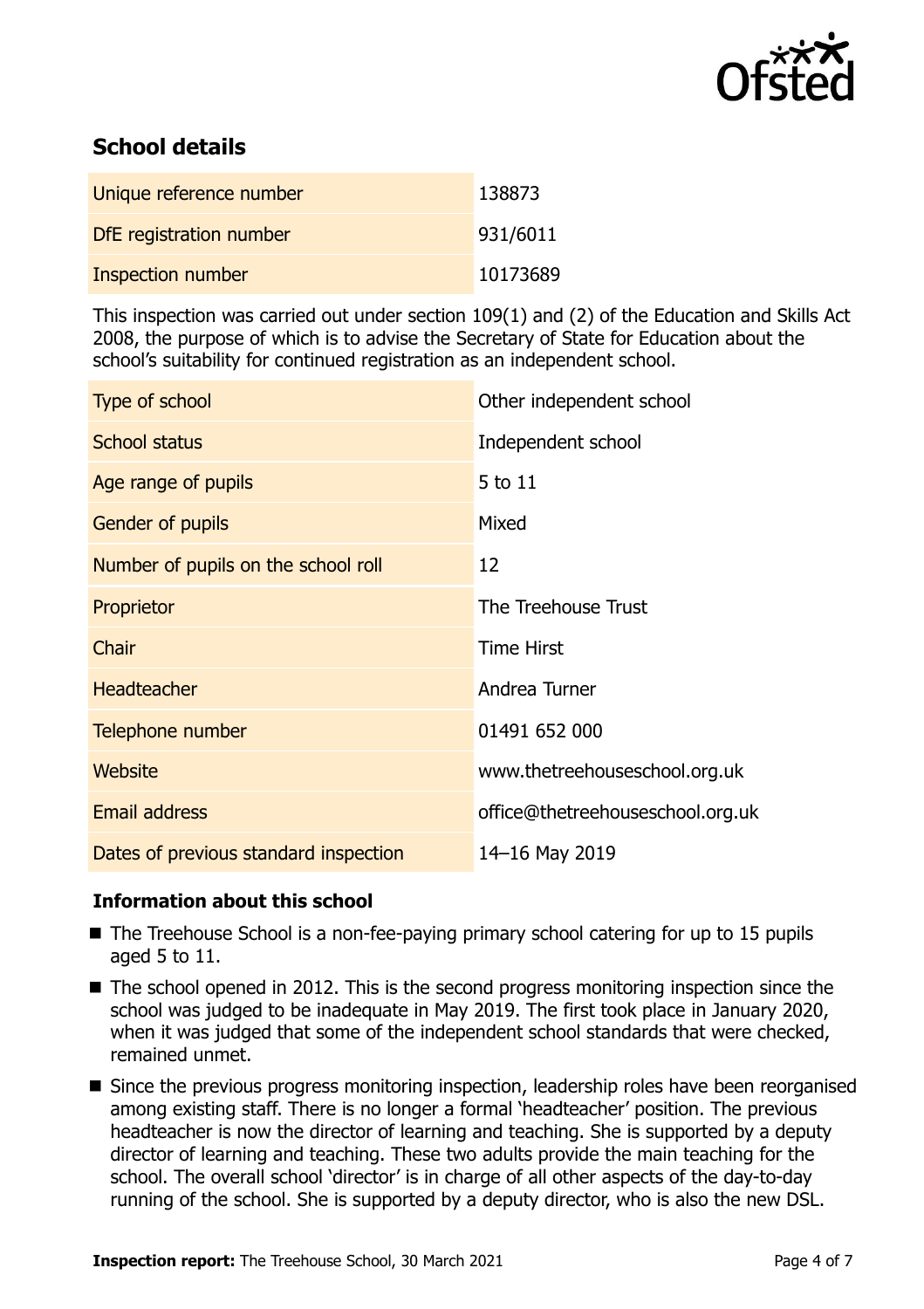

- The trustees have engaged the services of a consultant safeguarding adviser to support the school's safeguarding work. This person has recently been acting as 'interim trustee' for safeguarding while the trustees recruit a trustee to be responsible for safeguarding.
- The school does not use any alternative provision.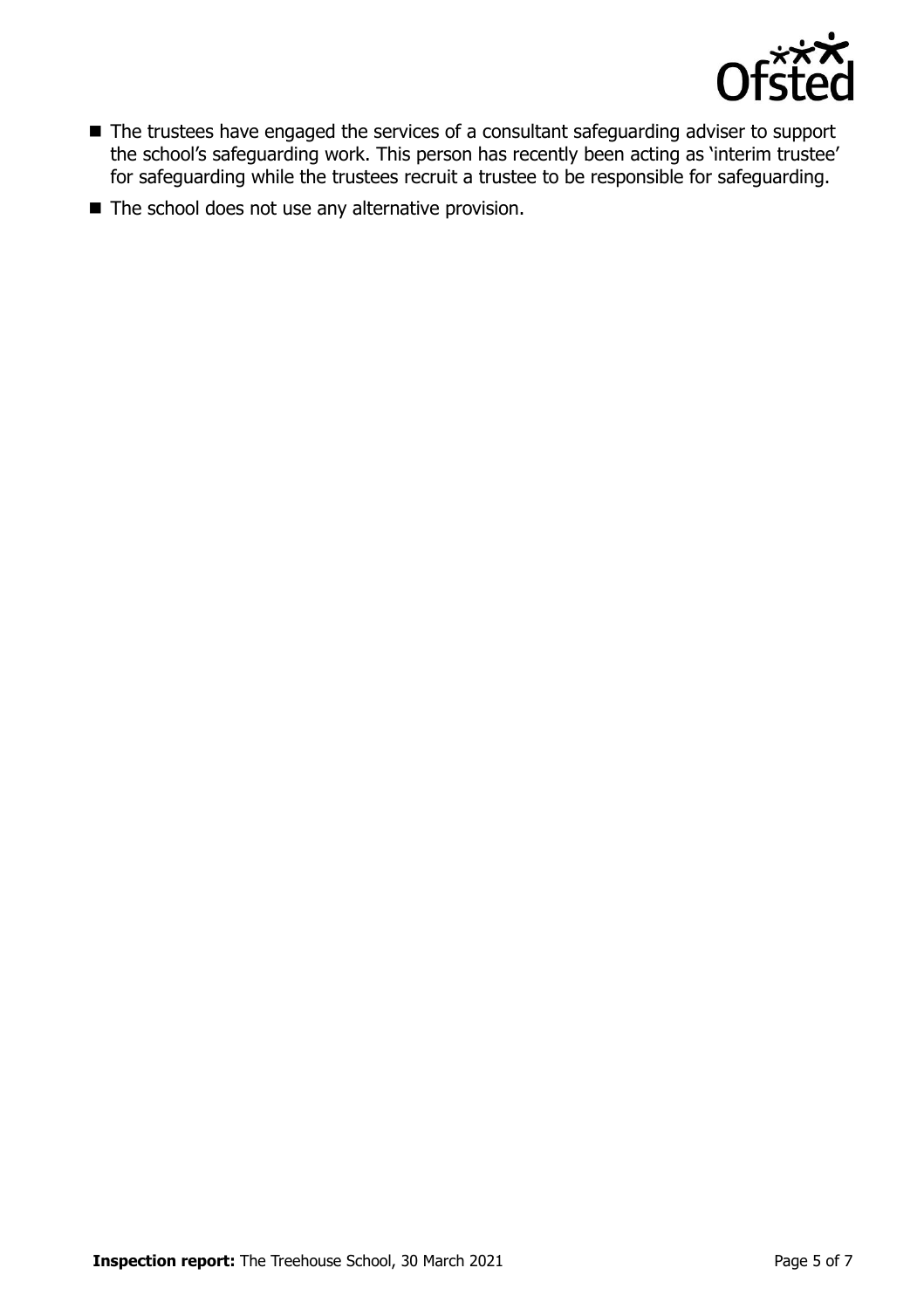

## **Information about this inspection**

- This inspection was carried out at the request of the registration authority for independent schools. The purpose of the inspection was to monitor the progress the school has made in meeting the independent school standards and other requirements that it was judged to not comply with at its previous inspection.
- This was the second progress monitoring inspection since the previous standard inspection in May 2019. It was carried out with one hour's notice. The preceding monitoring inspection took place in January 2020, when the school was judged to not comply with all the independent school standards.
- The Department for Education (DfE) required the school to prepare an action plan. This was evaluated by Ofsted in August 2019. Taking account of that assessment, the DfE took the decision on behalf of the Secretary of State for Education to reject the action plan.
- The inspector held discussions with the main school director, the director of learning and teaching, the DSL, the chair of trustees, and a volunteer. She spoke with the safeguarding adviser on the telephone. She spoke with some pupils outside during lunchtime. The inspector scrutinised a range of documents and records, examined the arrangements for safeguarding pupils in the school and sampled some risk assessments. Throughout the inspection, the inspector followed government and school guidance on COVID-19 (coronavirus) precaution measures.

#### **Inspection team**

Catherine Old, lead inspector **Her Majesty's Inspector**